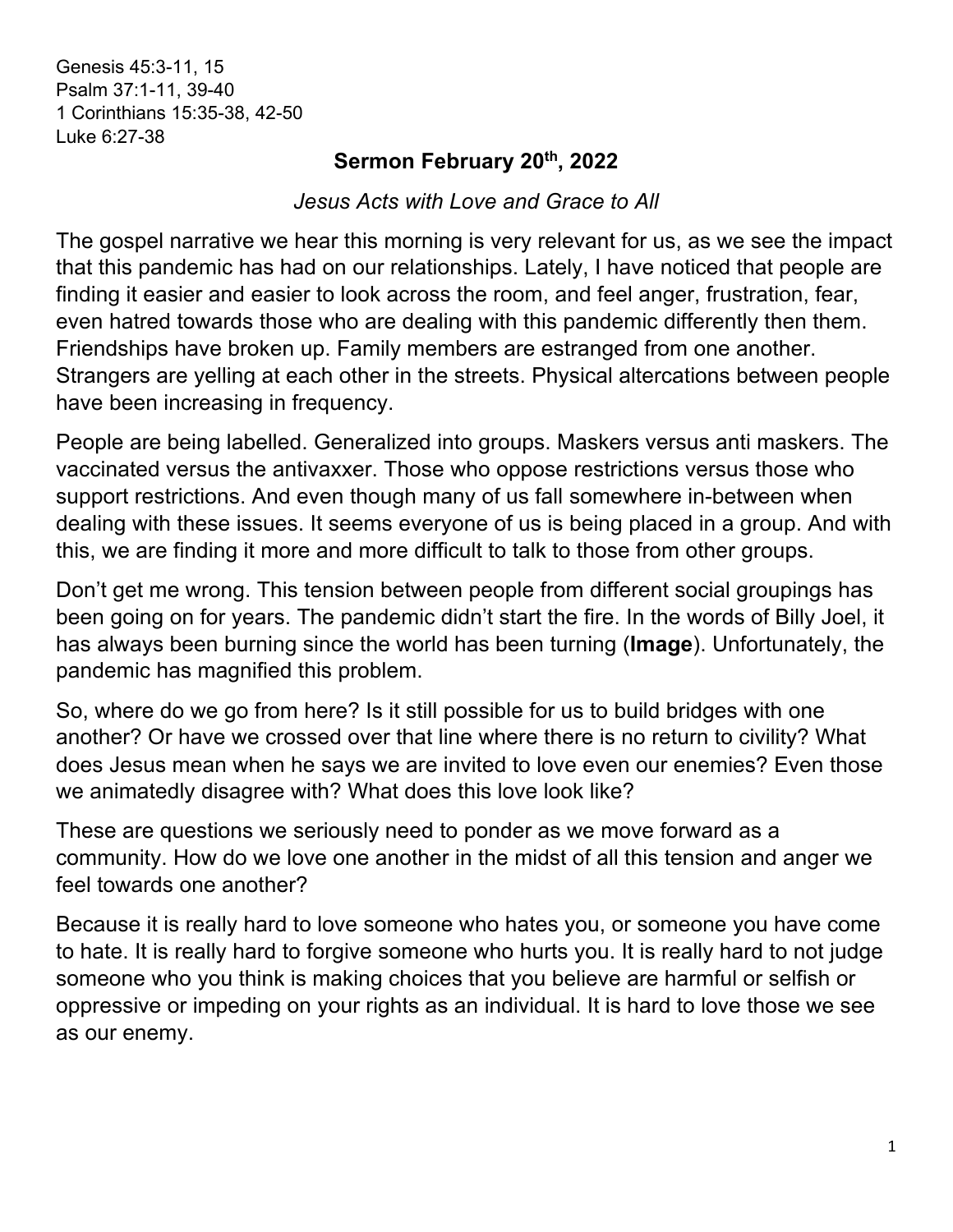One of the reasons for this is that when we feel hurt by someone we react. We retaliate. We talk at the person. We say hurtful things like name calling. We sometimes act out violently, because we feel threatened.

In our gospel, Jesus sees how the people he ministers to are dealing with the oppression they are facing. They want to react with violence. They want to retaliate. They want to give back to the Romans what they have received.

Jesus has seen the fate that comes to those who act with violence against the Empire. Unfortunately, Jesus will face the same fate even though his call to justice never became violent. Jesus wants better for his followers. Jesus wants better for us. Jesus wants better for our world.

The kingdom of God that Jesus reveals to us isn't like our world. It isn't a place where violence, retaliation, inhospitality, and hatred are accepted. The kingdom of God is a place where God's love overcomes these things. The kingdom of God is a place where peace, forgiveness, hospitality, and love reign. And Jesus wants his followers, us, to live out this kingdom in our world. To show even our enemies a love that doesn't lead to a cycle of violence and oppression between different groups of people. But a love that heals relationships. A love that creates a hospitable environment where we can build bridges to walk on together (**Image**).

This is the love Jesus shows us when we fall short. When we speak and act in ways that hurt God and one another. Jesus chooses to love us. Jesus chooses to forgive us. Jesus chooses not to judge us, but to show us compassion. Jesus cleanses us. Jesus heals us. Jesus builds a bridge for us to walk on. So, that we can follow him. So, we can live out this love in our world. Revealing God's kingdom come.

This is the love Jesus invites us to live out. Loving our neighbours. Loving our enemies.

Yes. Sometimes it isn't easy. Sometimes the people we are in conflict with are not willing to walk towards the bridge. Sometimes we struggle to get to the bridge.

Sometimes we do find ourselves in a situation where it isn't safe for us to move forward on a path towards reconciliation. Sometimes we find ourselves in an abusive relationship where we are getting hurt over and over again.

Sometimes this text is interpreted in ways that put people in unsafe situations. That is not what Jesus is telling us here. Yes. Jesus talks about turning the other cheek as a metaphor about being generous when someone in need asks for more than we are willing to give. But, Jesus is not telling us to stay in an abusive relationship and keep getting hurt.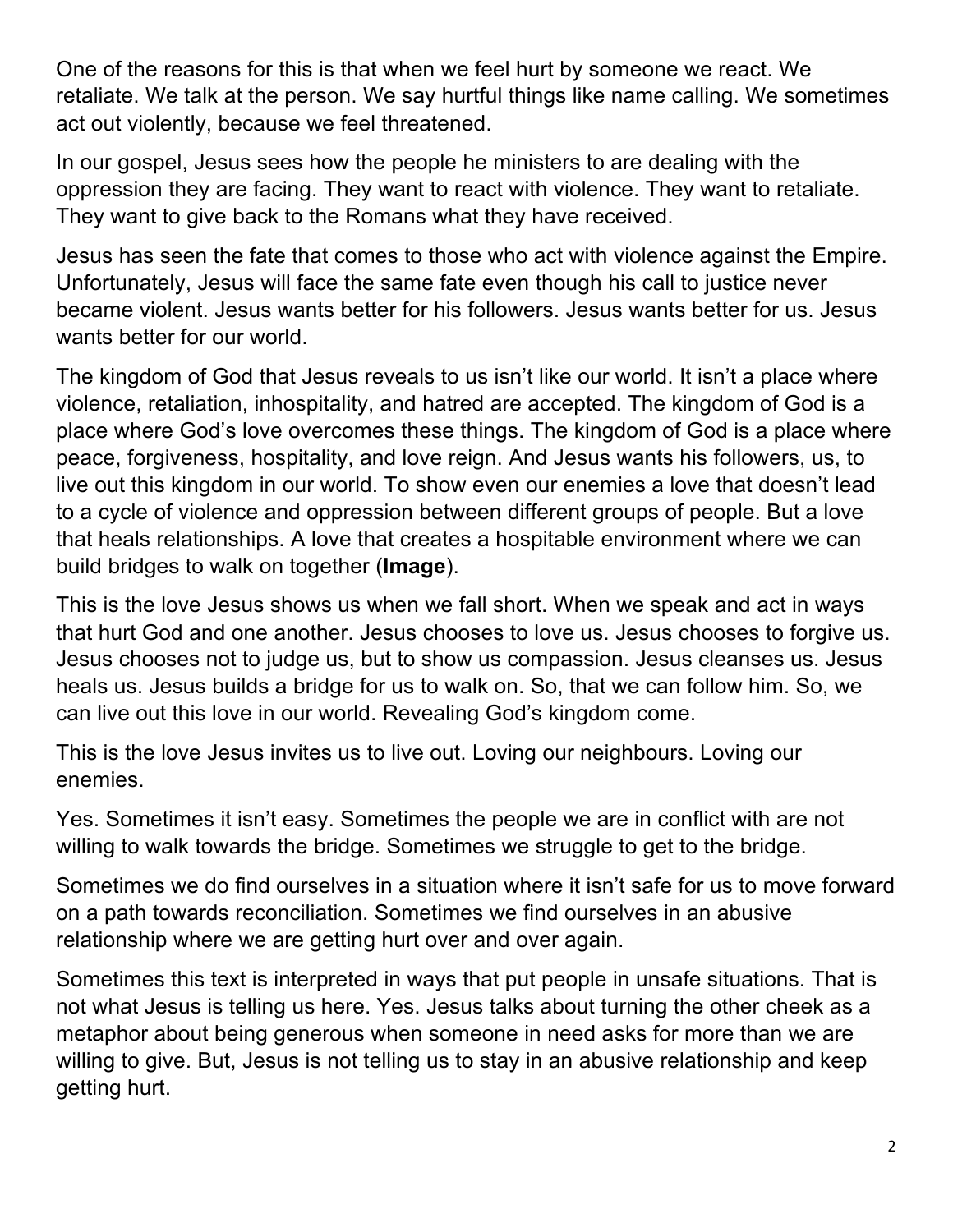Jesus is not condoning the violence of others or promoting injustice. People who are acting unjustly will face accountability for their actions. But, God balances this accountability with grace. God's main purpose is to give everyone an opportunity to heal. To be cleansed from the bad parts of themselves. To learn from their past unjust actions.

And as Jesus reiterates throughout his ministry. This accountability is in God's hands. Sometimes God uses us as instruments to help God in creating a just society. But, this accountability is in God's hands. And God invites us to trust that God will make everything right.

So, Jesus deters us from judging one another. And instead, challenges us to love even our enemies. Even those people who hurt us. But, in ways that are safe. For example, praying for those who hurt you (**Image**). Instead, of getting on Facebook and saying hurtful things in retaliation about the people who hurt you. Pray that God will change their hearts. Pray that God will get them the help they need. Prayer is a safe way that we can continue to love those who hurt us without putting ourselves in a situation where we keep getting hurt.

We can also forgive someone without having to continue in a relationship with them. I know. This is hard for many of us to hear. We often times see forgiveness and reconciliation as synonyms. But sometimes in abusive situations reconciliation isn't possible. Especially when the person who hurts us is unable to genuinely repent. But we can let go of the anger inside us, with the recognition that the relationship we have with this person isn't a safe one to be in. We can forgive and move on. Even get to the point where we wish them well. Where we hope that they experience healing.

Sometimes all we can do is pray. Forgive. And move on. Leave it in God's hands where it belongs. Then sometimes those who hurt us or those who disagree with us are willing to meet us, and talk. Sometimes there is hope that we will experience repentance and forgiveness that leads to reconciliation (**Image**). Sometimes we witness the transformative powers that God's love can have on people.

How do you feel when someone shows you love when you think you don't deserve it? For example, you are acting in a hurtful way towards someone and they respond to your action with love. They don't retaliate. They don't react with hurtful words or violent action. I have found myself in these situations before, and they really do make us think. What am I doing? What am I thinking? Being loved when we are doing something hurtful can have the greatest impact on changing us to be more loving towards others.

Jesus loves us in this way. Jesus loves us with grace. And Jesus is impartial with who he chooses to love. Even those people we feel anger and hatred towards right now. Jesus loves them. And this is hard for us to understand. But Jesus loves us all. And